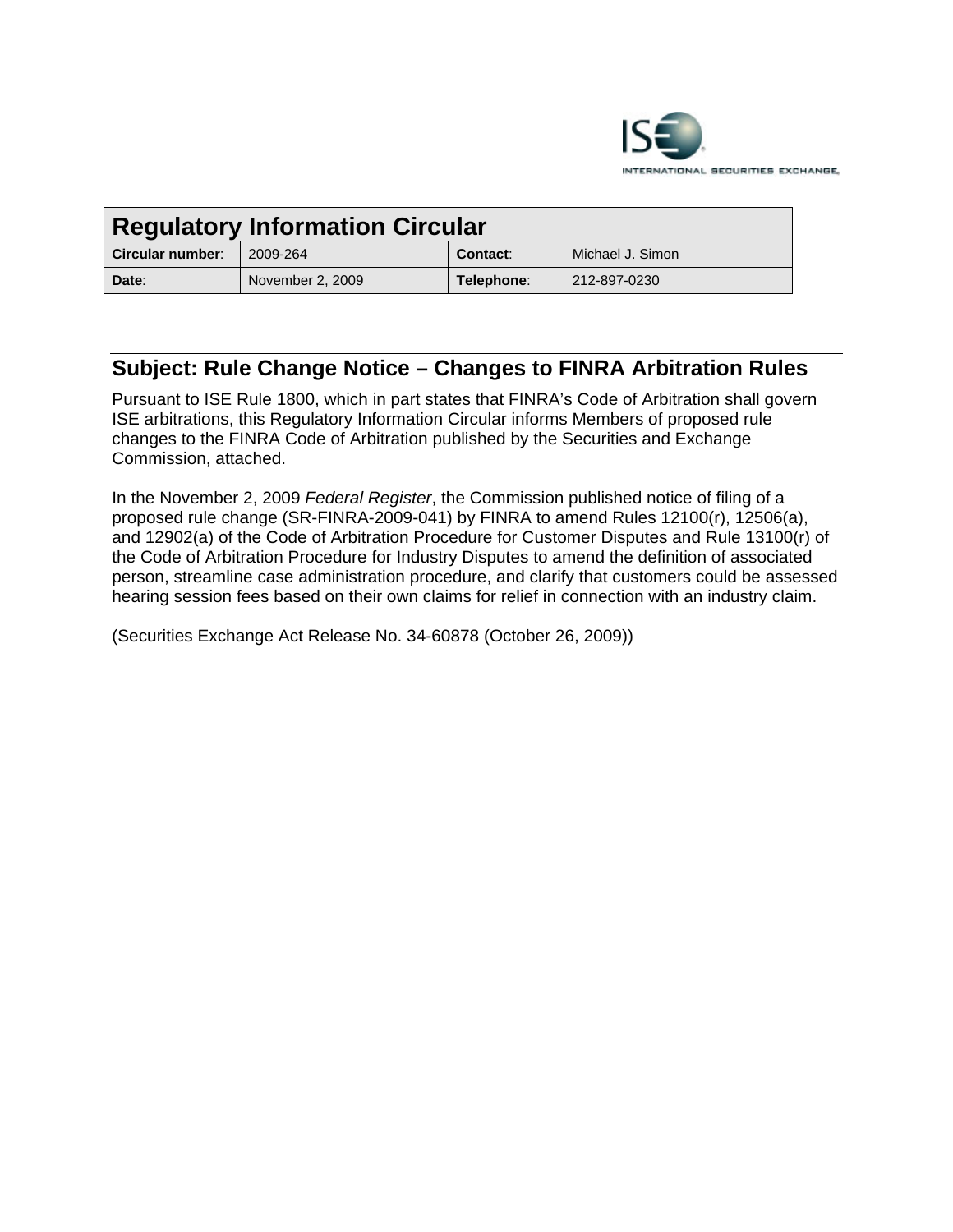series solely for the purpose of closing transactions as long as the restricted series is listed on another national securities exchange. In addition, the proposed rule change is substantially similar to the rules of CBOE.<sup>14</sup> The Commission therefore designates the proposal operative upon filing.15

At any time within 60 days of the filing of the proposed rule change, the Commission may summarily abrogate such proposed rule change if it appears to the Commission that such action is necessary or appropriate in the public interest, for the protection of investors, or otherwise in furtherance of the purposes of the Act.16

## **IV. Solicitation of Comments**

Interested persons are invited to submit written data, views, and arguments concerning the foregoing, including whether the proposed rule change is consistent with the Act. Comments may be submitted by any of the following methods:

#### *Electronic Comments*

• Use the Commission's Internet comment form (*http://www.sec.gov/ rules/sro.shtml*); or

• Send an e-mail to *rulecomments@sec.gov.* Please include File Number SR–NASDAQ–2009–090 on the subject line.

#### *Paper Comments*

• Send paper comments in triplicate to Elizabeth M. Murphy, Secretary, Securities and Exchange Commission, 100 F Street, NE., Washington, DC 20549–1090.

All submissions should refer to File Number SR–NASDAQ–2009–090. This file number should be included on the subject line if e-mail is used. To help the Commission process and review your comments more efficiently, please use only one method. The Commission will post all comments on the Commission's Internet Web site (*http://www.sec.gov/ rules/sro.shtml*). Copies of the submission, all subsequent amendments, all written statements with respect to the proposed rule change that are filed with the Commission, and all written communications relating to the proposed rule change between the Commission and any person, other than those that may be withheld from the public in accordance with the

provisions of 5 U.S.C. 552, will be available for inspection and copying in the Commission's Public Reference Room, 100 F Street, NE., Washington, DC 20549, on official business days between the hours of 10 a.m. and 3 p.m. Copies of such filing also will be available for inspection and copying at the principal office of Nasdaq. All comments received will be posted without change; the Commission does not edit personal identifying information from submissions. You should submit only information that you wish to make available publicly. All submissions should refer to File Number SR–NASDAQ–2009–090 and should be submitted on or before November 23, 2009.

For the Commission, by the Division of Trading and Markets, pursuant to delegated authority.17

# **Florence E. Harmon,**

*Deputy Secretary.*  [FR Doc. E9–26255 Filed 10–30–09; 8:45 am] **BILLING CODE 8011–01–P** 

# **SECURITIES AND EXCHANGE COMMISSION**

**[Release No. 34–60878; No. SR–FINRA– 2009–041]** 

**Self-Regulatory Organizations; Financial Industry Regulatory Authority, Inc.; Notice of Filing Amendment No. 1 and Order Granting Accelerated Approval of a Proposed Rule Change, as Modified by Amendment No. 1 Thereto, To Amend Rules 12100, 12506, and 12902 of the Code of Arbitration Procedure for Customer Disputes and Rule 13100 of the Code of Arbitration Procedure for Industry Disputes To Implement Conforming Changes** 

October 26, 2009.

#### **I. Introduction**

On June 5, 2009, Financial Industry Regulatory Authority, Inc. (''FINRA'' or the ''Corporation'') (f/k/a National Association of Securities Dealers, Inc. (''NASD'')) filed with the Securities and Exchange Commission (''SEC'' or ''Commission''), pursuant to Section 19(b)(1) of the Securities Exchange Act of 1934 (''Exchange Act'' or ''Act'') 1 and Rule 19b–4 thereunder,2 a proposed rule change to amend Rules 12100(r), 12506(a), and 12902(a) of the Code of Arbitration Procedure for Customer Disputes (''Customer Code'') and Rule 13100(r) of the Code of Arbitration

Procedure for Industry Disputes (''Industry Code'') to amend the definition of ''associated person,'' streamline case administration procedure, and clarify that customers could be assessed hearing session fees based on their own claims for relief in connection with an industry claim. The proposed rule change was published for comment in the **Federal Register** on July 2, 2009.3 The Commission received one comment on the proposed rule change.4 On August 10, 2009, FINRA responded to the comment letter.5 On October 16, 2009, FINRA filed Amendment No. 1 to the proposed rule change.6 The Commission is publishing this notice and order to solicit comments on Amendment No. 1 and to approve the proposed rule change, as modified by Amendment No. 1, on an accelerated basis.

#### **II. Description of Proposed Rule Change**

On January 24, 2007, the SEC approved amendments to the NASD Code of Arbitration Procedure (''old Code'') in connection with rules applicable to customer disputes and to industry disputes,7 a final step in the reorganization of the old Code into three separate procedural codes: The Customer Code, the Industry Code, and the Mediation Code (the ''Code Revision'').8 The Code Revision simplified the language of the old Code, codified current dispute resolution practices, and implemented several substantive changes to dispute resolution rules. Since the SEC approved the Code Revision, Dispute Resolution staff (''staff'') has found rule language that was omitted inadvertently from the Customer Code and the Industry Code (collectively, ''Codes''), as well as rule language that could be improved to better convey FINRA's

5*See* letter from Mignon McLemore, FINRA Dispute Resolution, to Elizabeth M. Murphy, Secretary, Commission, dated August 10, 2009 (''FINRA Response'').

6Amendment No. 1 was a partial amendment that made minor technical edits to the rule text and the description of the proposal, and therefore does not require notice and comment.

7*See* Securities Exchange Act Release No. 55158 (January 24, 2007), 72 FR 4574 (January 31, 2007) (File Nos. SR–NASD–2003–158 and SR–NASD– 2004–011).

8The Mediation Code was filed separately with the Commission as SR–NASD–2004–013. The Commission approved the Mediation Code on October 31, 2005, and it became effective on January 30, 2006. *See* Securities Exchange Act Rel. No. 52705 (October 31, 2005), 70 FR 67525 (November 7, 2005) (SR–NASD–2004–013).

<sup>14</sup>*See* CBOE Rule 5.4.12(b).

<sup>15</sup>For purposes only of waiving the operative delay for this proposal, the Commission has considered the proposed rule's impact on efficiency, competition, and capital formation. *See*  15 U.S.C. 78c(f).

<sup>16</sup> 15 U.S.C. 78s(b)(3)(C).

<sup>17</sup> 17 CFR 200.30–3(a)(12).

<sup>1</sup> 15 U.S.C. 78s(b)(1).

<sup>2</sup> 17 CFR 240.19b–4.

<sup>3</sup>Securities Exchange Act Release No. 60159 (June 22, 2009), 74 FR 31779 (''Notice'').

<sup>4</sup>*See* letter from Brian M. Smiley, Public Investors Arbitration Bar Association, to Elizabeth M. Murphy, Secretary, Commission, dated July 29, 2009 (''PIABA Letter'').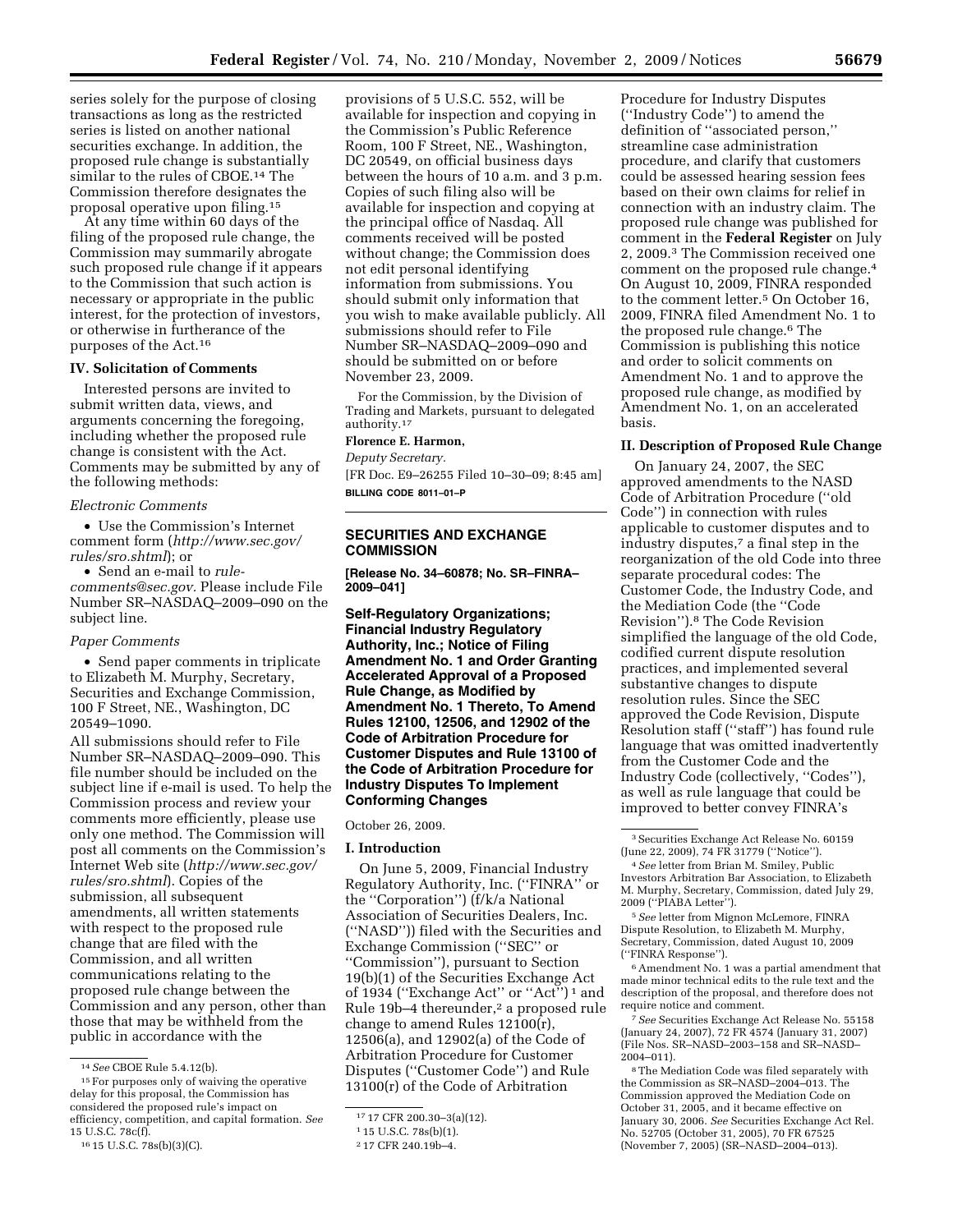intent or to clarify current practice regarding certain dispute resolution rules. To address these concerns, FINRA proposed to amend:

• Rules  $12100(r)$  and  $13100(r)$  of the Codes (the definition of ''person associated with a member'') so that the definition in the Codes conforms to the definition in FINRA's By-Laws;

• Rule 12506(a) of the Customer Code (Document Production Lists) to encourage parties to download the Discovery Guide from FINRA's Web site instead of having a copy mailed to them automatically when a claim is filed; and

• Rule 12902(a) of the Customer Code (Hearing Session Fees, and Other Costs and Expenses) to clarify that the arbitrators may assess hearing session fees against a customer in connection with a claim filed by a member against a customer in cases where there is also a responsive customer claim.

A discussion of the proposed amendments to each rule follows.

## *Rules 12100(r) and 13100(r)—Person Associated With a Member*

As defined by Rules 12100(r) and 13100(r), a ''person associated with a member'' or an ''associated person'' generally is an individual who is licensed by FINRA to buy and sell securities for a FINRA member and its customers.9 This associated person works for a member and, in most cases, is the individual with whom customers communicate to discuss their accounts or securities transactions.

FINRA stated that it intended the definition of associated person in the Codes to match the By-Laws definition,10 except for one phrase

(2) A sole proprietor, partner, officer, director, or branch manager of a member, or a natural person occupying a similar status or performing similar functions, or a natural person engaged in the investment banking or securities business who is directly or indirectly controlling or controlled by a member, whether or not any such person is registered or exempt from registration with FINRA under the By-Laws or the Rules of FINRA.

For purposes of the Code, a person formerly associated with a member is a person associated with a member.

10FINRA's By-Laws define ''person associated with a member or associated person of a member'' as:

(1) A natural person who is registered or has applied for registration under the Rules of the Corporation; (2) a sole proprietor, partner, officer, director, or branch manager of a member, or other natural person occupying a similar status or performing similar functions, or a natural person engaged in the investment banking or securities business who is directly or indirectly controlling or controlled by a member, whether or not any such person is registered or exempt from registration with the Corporation under these By-Laws or the

relating only to Procedural Rule 8210. To that end, FINRA proposed to amend Rules 12100(r) and 13100(r) of the Codes to make these definitions consistent with the definition in FINRA's By-Laws. The proposal would amend the definition of ''person associated with a member'' in the Codes to: (1) Insert the word ''other'' before the second reference to ''natural person'' to clarify that the definition does not include corporate entities; and (2) insert the criterion that a natural person includes someone who has applied for registration.

FINRA stated that it believes that amending the definition in Rules  $12100(r)$  and  $13100(r)$  to clearly exclude corporate entities from the definition of associated person would remove any ambiguity concerning how the definition will be applied. Further, amending these rules to expand the forum's jurisdiction to natural persons who have applied for registration would ensure that these individuals, who may be working in some capacity with a firm while awaiting their license, are subject to FINRA's rules, and hence would be required to arbitrate should a dispute involving them arise. Moreover, FINRA noted that this amendment would conform the definitions under the Codes to the Corporation's definition of person associated with a member.<sup>11</sup>

## *Rule 12506—Document Production Lists*

During the arbitration process, parties can request discovery of documents, names of witnesses, and other information from each other to prepare their cases for the arbitration hearing. To help parties understand what information they should disclose, FINRA staff provides a copy of the FINRA Discovery Guide 12 to parties when the Director serves the statement of claim. The Discovery Guide provides parties in customer cases with guidance on which documents they should exchange without arbitrator or staff intervention (called Document

12 In January 1996, FINRA (then-NASD) created a Discovery Guide to assist customers in an arbitration with directing discovery and resolving discovery disputes. The Discovery Guide was approved by the SEC after a public comment period, *see* Securities Exchange Act Release No. 41833 (September 2, 1999), 64 FR 49256 (September 10, 1999). and was made available for use in arbitration proceedings involving customer disputes upon the publication of *Notice to Members* 99–90 (November 1999).

Production Lists)<sup>13</sup> and provides guidance to arbitrators in determining which documents parties are presumptively required to produce.14

Rule 12506 of the Customer Code states that when the Director serves the statement of claim, ''the Director will provide the FINRA Discovery Guide and Document Production Lists to the parties.'' In light of the availability of Dispute Resolution forms, guides and the claim filing system on FINRA's Web site, FINRA stated that it believes that it is no longer necessary to disseminate the Discovery Guide to parties automatically when they file a claim in the dispute resolution forum. Further, many parties and counsel who use FINRA's arbitration forum are repeat users who are likely to have a current copy of the Discovery Guide in their files. Due to these circumstances, FINRA believes that automatic distribution of the Discovery Guide is not an efficient use of resources.

Therefore, FINRA proposed to amend Rule 12506(a) to state that, when the Director serves the statement of claim, the Director will notify parties of the location of the Discovery Guide (which includes the Document Production Lists) on FINRA's Web site, but will not provide a copy except upon request. FINRA stated that it believes the proposed change would enhance the efficiency of the case administration process, and would reduce FINRA's printing and mailing costs. Moreover, FINRA stated that the proposal would encourage parties, especially those who frequently use the forum, to download relevant information from FINRA's Web site as needed.

## *Rule 12902—Hearing Session Fees, and Other Costs and Expenses*

Under the old Code, arbitrators could allocate hearing session fees against any party. Rule  $10332(c)$  <sup>15</sup> of the old Code protected customers from potentially higher forum fees (now hearing session fees) triggered by amounts sought in industry claims by prohibiting the arbitrators from assessing forum fees against customers if the industry claim was dismissed. Moreover, the rule protected customers from higher forum fees by requiring the amount of the

<sup>9</sup>Rules 12100(r) and 13100(r) define ''person associated with a member'' to mean:

<sup>(1)</sup> A natural person registered under the Rules of FINRA; or

Rules of the Corporation; and (3) for purposes of Rule 8210, any other person listed in Schedule A of Form BD of a member.

*See* By-Laws of the Corporation, Article I, Definitions (rr).

<sup>11</sup>*See supra* note 10.

<sup>13</sup>Many of the provisions of the Discovery Guide were incorporated into the Codes as part of the Code Revision. *See supra* note 7.

<sup>14</sup>Although there are discovery rules in each Code, the Discovery Guide applies only in customer arbitration disputes.

<sup>15</sup>Rule 10332(c) of the old Code stated, in relevant part, that ''no fees shall be assessed against a customer in connection with an industry claim that is dismissed; however, in cases where there is also a customer claim, the customer may be assessed forum fees based on the customer claim.''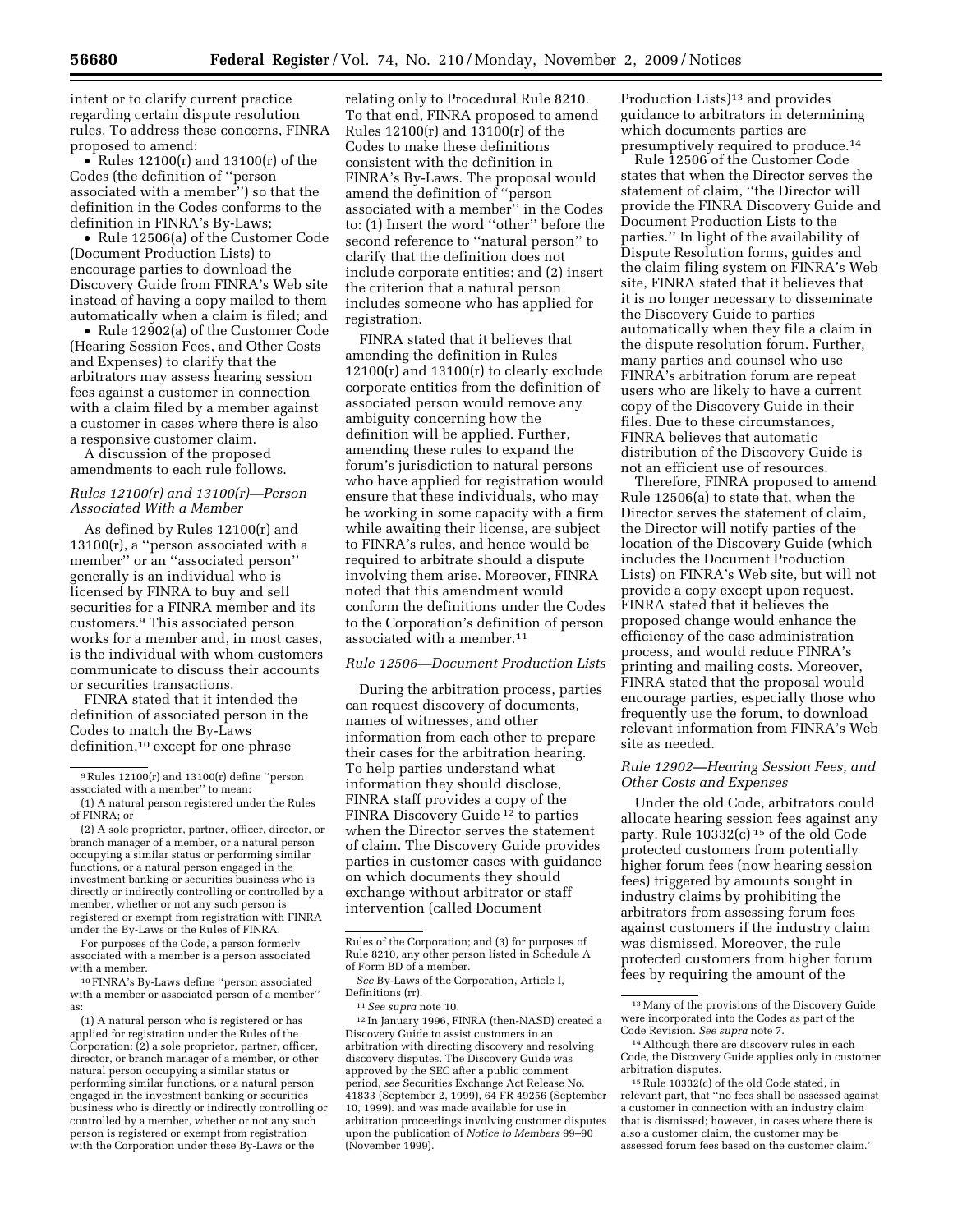forum fees to be based on the amount awarded to an industry party and not on the amount of damages requested by the industry claim. However, Rule 10332(c) also provided that customers could be fairly subject to potential forum fees based on their own claims for relief in connection with the industry claim.16

During the Code Revision, FINRA inadvertently omitted from the corresponding provision, Rule 12902(a)(4) of the Customer Code, the provision in old Rule 10332(c) that permitted the forum to assess fees against the customer based on the customer's claim in an industry dispute. Thus, FINRA proposed to amend Rule 12902(a)(4) to incorporate the omitted language at the end of the rule to state specifically that ''in cases where there is also a customer claim, the customer may be assessed a filing fee under Rule 12900(a), and may be subject to hearing session fees.''

FINRA noted that the proposed amendment does not reflect a change in FINRA's stated policy or practice. Under the Customer Code, if a customer files a claim, counterclaim, cross claim or third party claim, Rule 12900(a)(1) requires the customer to pay a filing fee. Moreover, the first sentence of Rule 12902(a)(4) addresses the instance in which a customer may be assessed hearing session fees in connection with a claim filed by a member or associated person.17 Similarly, the proposed amendment to Rule 12902(a)(4) would make clear to customers that if they file a claim in connection with a claim filed by a member, they may be subject to filing fees and hearing session fees based on their own claim for relief.18

17Rule 12902(a)(4) maintains the protection of old Rule 10332(c) by requiring that ''the amount of hearing session fees the customer must pay must be based on the amount actually awarded to the member or associated person, rather than on the amount claimed by the member or associated person.''

18Rule 12900(a)(1) provides, in part, that: Customers, associated persons, and other nonmembers who file a claim, counterclaim, cross claim or third party claim must pay a filing fee \* \* \*. The Director may defer payment of all or part of the filing fee on a showing of financial hardship.

FINRA staff explained that the reference to Rule 12900(a) was intended to assist customers, and that the language of Rule 12902(a)(4) coupled with the reference to Rule 12900(a) should communicate the requirement that in industry cases in which there is also a customer claim, the customer will be assessed a filing fee, the payment of which may be deferred in whole or part upon a showing of

FINRA stated that it believes the proposed amendment would clarify the forum's policy concerning fees in connection with a customer counterclaim for relief and make the Code easier to administer for staff.

## **III. Summary of Comments and Amendment No. 1**

The Commission received one comment in response to the proposed rule change.19 The commenter supported the proposed amendments to Rules 12100(r) and 13100(r), and noted that the changes would help to clarify which disputes are subject to FINRA's jurisdiction. The commenter also supported the proposed amendment to Rule 12506(a), which would encourage parties to download the Discovery Guide from the FINRA Web site.20

19PIABA Letter.

20The commenter suggested that FINRA continue to make parties and their attorneys aware of the Discovery Guide, and to provide a copy of the Discovery Guide to a party upon request. In response, FINRA noted that, when a claim is filed in its arbitration forum, staff sends a letter to the parties notifying them of case administration procedures and other information. If the proposed rule change is approved, FINRA will include in the letter a link to the Discovery Guide on FINRA's Web site. The proposed change to Rule 12506(a) states that ''the director will notify parties of the location of the FINRA Discovery Guide and Document Production Lists on FINRA's Web site, but will provide a copy to the parties upon request.''

The commenter also asked FINRA to ensure the version of the Discovery Guide that is posted ''is actually the version that was disseminated by way of Notice to Members 99–90.'' PIABA Letter. In response, FINRA explained that there are two versions of the Discovery Guide, one for claims filed prior to April 16, 2007, and one for claims filed thereafter. Both are published on the FINRA Web site, and each is conspicuously labeled with the relevant date of applicability. FINRA stated that the 1999 version of the Discovery Guide was reformatted and re-designed in March 2003 but substantively is the same document that was the subject of Notice to Members 99–90. FINRA Response.

Finally, the commenter opposed the proposed change to Rule 12902 because the ''new language could discourage customers from filing counterclaims.'' PIABA Letter. In response, FINRA explained that the proposed amendment does not represent a new fee to be imposed on customers. Rule 12902(a)(4) still restricts the hearing session fees that arbitrators may assess against customers in claims brought by member firms. If a customer files a claim, counterclaim, cross claim or third party claim, Rule 12900(a)(1) requires customers to pay a filing fee, and if that claim is heard by an arbitrator or arbitrators, Rule 12902(a)(4) contemplates that hearing session fees may be allocated against the customer. FINRA stated that the proposed amendment to Rule 12902(a)(4) reflects current practice and is intended to clarify that if customers file a claim in connection with a claim filed by a member, the customers may be subject to filing fees and hearing session fees based on their own claim for relief. FINRA Response.

In Amendment No. 1, FINRA proposed a limited amendment to the proposed amendment of Rule 12902 to remove a potentially confusing internal reference.

## **IV. Discussion and Findings**

After careful review, the Commission finds that the proposed rule change is consistent with the requirements of the Act and the rules and regulations thereunder applicable to a national securities association.<sup>21</sup> In particular, the Commission finds that the proposed rule change is consistent with the provisions of Section 15A(b)(6) of the Act,<sup>22</sup> which requires, among other things, that the Association's rules must be designed to prevent fraudulent and manipulative acts and practices, to promote just and equitable principles of trade, and, in general, to protect investors and the public interest. The proposed rule change would ensure that individuals who have applied for registration are bound by FINRA's rules, and therefore subject to the jurisdiction of the dispute resolution forum. It would also assist in the efficient administration of the arbitration process by streamlining certain procedures and clarifying the allocation of hearing fees.

#### **V. Accelerated Approval**

The Commission finds good cause, pursuant to Section 19(b)(2) of the Act,23 for approving the proposed rule change, as amended by Amendment No. 2 thereto, prior to the 30th day after the date of publication in the **Federal Register**. The changes proposed in Amendment No. 1 are minor and technical in nature. Accordingly, the Commission finds that good cause exists to approve the proposal, as modified by Amendment No. 1, on an accelerated basis.

# **VI. Solicitation of Comments**

Interested persons are invited to submit written data, views, and arguments concerning the foregoing, including whether the proposed rule change is consistent with the Act. Comments may be submitted by any of the following methods:

## *Electronic Comments*

• Use the Commission's Internet comment form (*http://www.sec.gov/ rules/sro.shtml*); or

• Send an e-mail to *rule-*

*comments@sec.gov.* Please include File

<sup>16</sup>For example, if a member filed a claim against a customer, and the arbitrators dismissed the claim, the customer would not be assessed any forum fees. However, if, in connection with the industry claim, the customer filed a counterclaim against the member, the customer would be subject to potential forum fees based on the customer's own claim for relief.

financial hardship. Telephone call between Kenneth Andrichik and Mignon McLemore, FINRA Dispute Resolution, and Paula Jenson and Joanne Rutkowski, Division of Trading and Markets, Commission, September 17, 2009.

<sup>21</sup> In approving this proposal, the Commission has considered the proposed rule's impact on efficiency, competition, and capital formation. *See*  15 U.S.C. 78c(f).

<sup>22</sup> 15 U.S.C. 78o–3(b)(6).

<sup>23</sup> 15 U.S.C. 78o–3(b)(5).